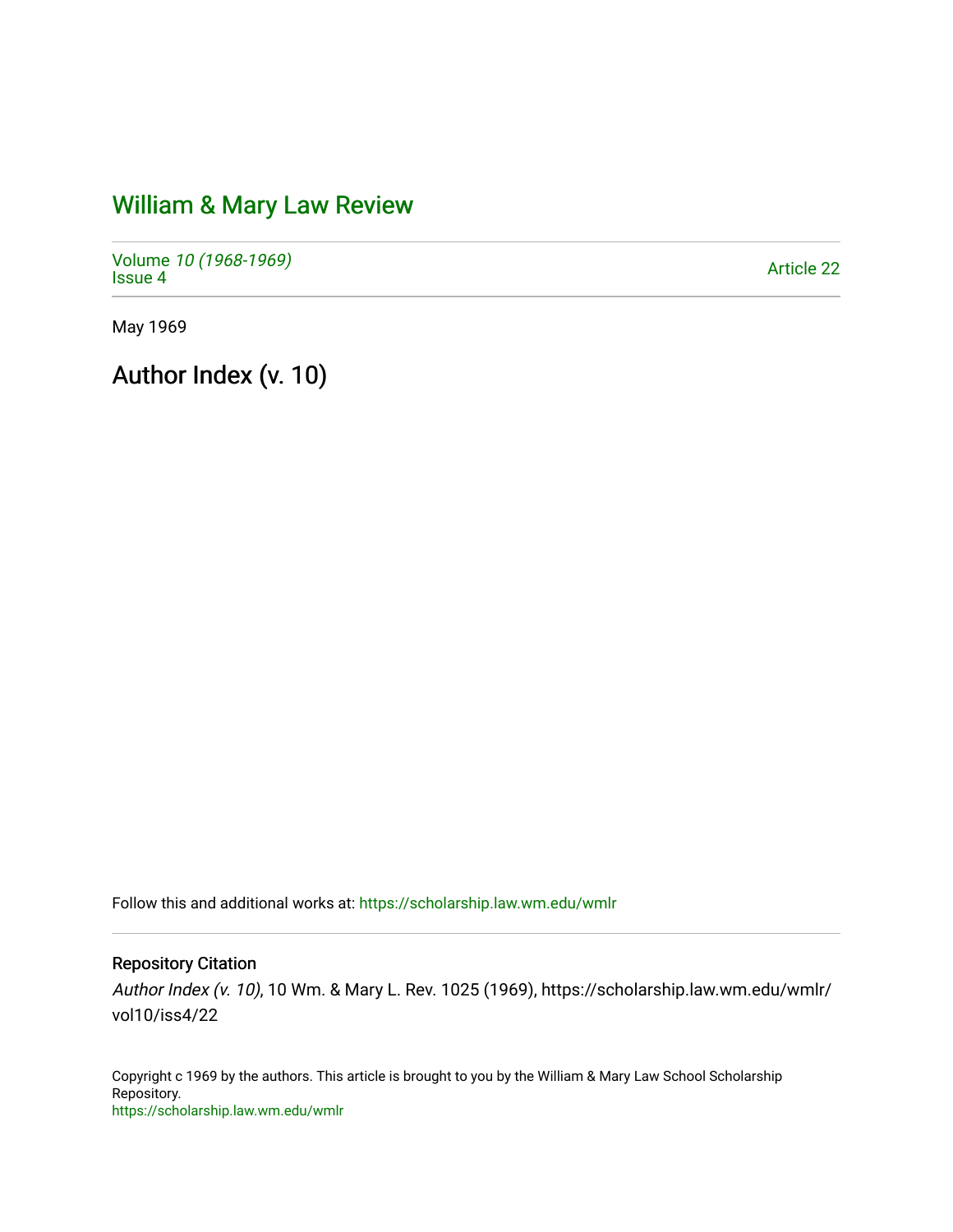#### 1969] **1025 1025**

#### **INDEX**

## **AUTHOR INDEX**

Note: Material here indexed by author include leading articles and Book Reviews, separately designated (BR).

| BEBOUT, John E. and HARRI-                                            | GOSSETT, William T.                                                                                     |  |
|-----------------------------------------------------------------------|---------------------------------------------------------------------------------------------------------|--|
| SON, Joseph                                                           | Sherwell Lecture: In the Keeping of                                                                     |  |
| The Working of the New Jersey<br>Constitution of 1947<br>337          | Lawyers<br>427                                                                                          |  |
|                                                                       | GUBIN, E. K.                                                                                            |  |
| BEDNAR, Charles S.<br>1008<br>Representation (BR)                     | Waiver of the Delivery Schedule in<br>Government Contracts--a Review<br>of the 1967 BCA Decisions<br>58 |  |
| BERNTSON, Byron L.                                                    | HANSON, Arthur B.                                                                                       |  |
| 773<br>Europe and the Dollar (BR)                                     | The First Freedom (BR)<br>254                                                                           |  |
| BLASKEY, Harold F.                                                    |                                                                                                         |  |
| Equal Employment in the Construc-                                     | HARRIS, Fred R.                                                                                         |  |
| 3<br>tion Industry                                                    | 550<br>The American Negro Today                                                                         |  |
| BROWNING, David S.                                                    | HELLER, Melvin S.                                                                                       |  |
| The United Nations and Marine Re-                                     | Lawyers, Criminals and Corrections:<br>A Call For Specialization<br>874                                 |  |
| 690<br>sources                                                        | HUMPHREY, Hubert H.                                                                                     |  |
| BURNETT, Mary M.                                                      | Symposium: The Urban Crisis                                                                             |  |
| Crisis in Narcotics-Are Existing                                      | (Foreword)<br>541                                                                                       |  |
| Federal Penalties Effective?<br>636                                   | KEISER, Henry B.                                                                                        |  |
| <b>COHEN, Maxwell</b>                                                 | Symposium on Government Con-                                                                            |  |
| Civil Disobedience, Dissent and Vio-                                  | tracts (Foreword)<br>1                                                                                  |  |
| lence-A Canadian Perspective<br>631                                   | KNOWLTON, Robert E.                                                                                     |  |
| CORMAN, James E.                                                      | The Road from Runnymeade (BR)<br>499                                                                    |  |
| Law Enforcement in the Adminis-                                       | LEVY. Earl                                                                                              |  |
| tration of Justice<br>579                                             | Computer programs in Government<br>Procurement<br>658                                                   |  |
| DIXON, Robert G.                                                      | LINDSAY, John V                                                                                         |  |
| The Seminel Issue in State Consti-<br>tutional Revision: Reapportion- | Personal Freedom in a Time of                                                                           |  |
| ment Method and Standards<br>888                                      | 543<br>Change                                                                                           |  |
|                                                                       | MENDELSOHN, Allan I.                                                                                    |  |
| ELLIOT, D. Luby and HEDE-<br>GARD, James                              | The Public Interest and Private In-                                                                     |  |
| A Study of Civil Disorder in De-                                      | ternational Maritime Law<br>783                                                                         |  |
| troit<br>586                                                          | NUNEZ, Richard I.                                                                                       |  |
| FISCHER, Emeric                                                       | New York State Constitutional Re-<br>form–Past Political Battles in Con-                                |  |
| Items of Gross Income (BR)<br>503                                     | stitutional Language<br>366                                                                             |  |